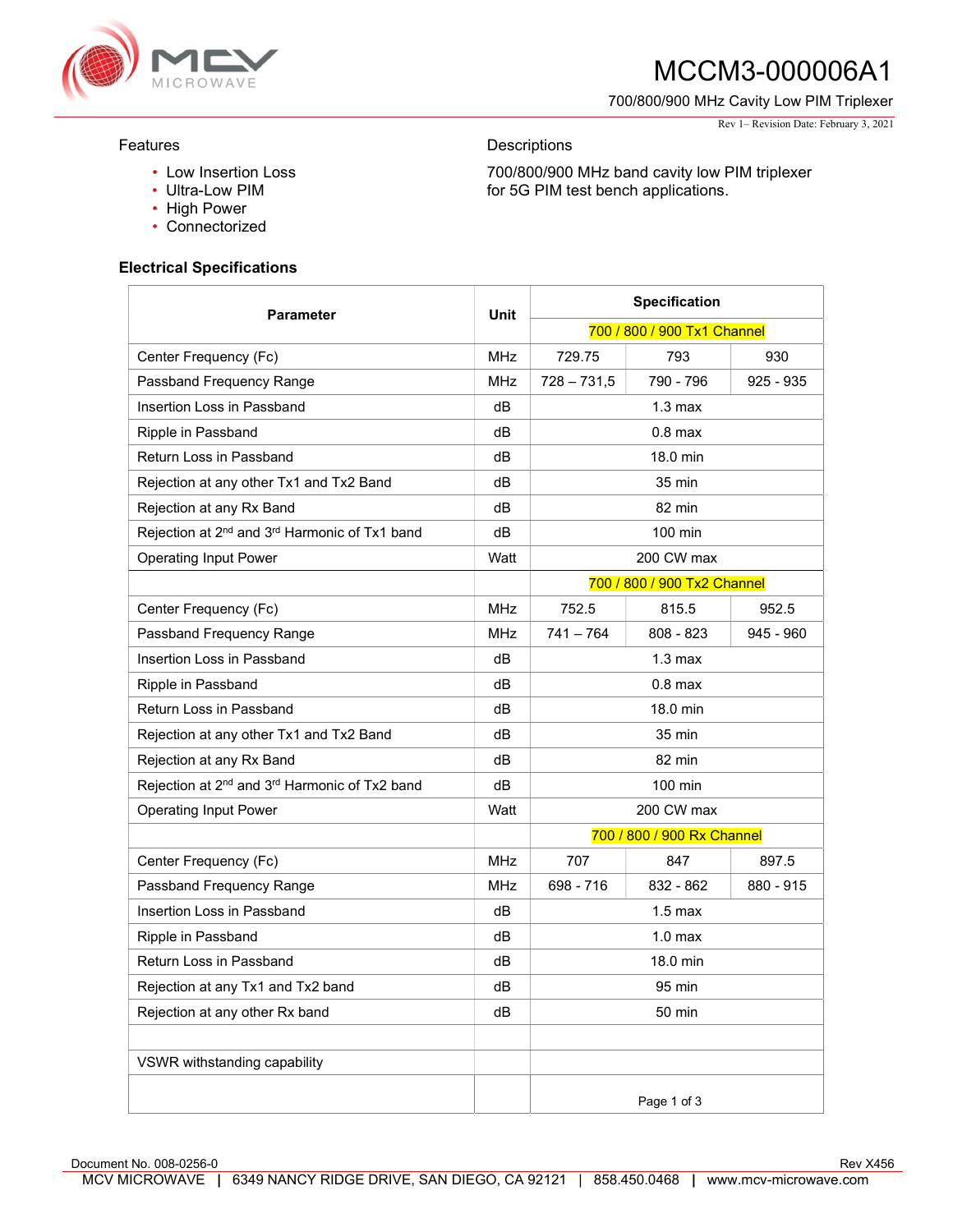

## MCCM3-000006A1

700/800/900 MHz Cavity Low PIM Triplexer

Rev 1– Revision Date: February 3, 2021

| VSWR withstanding capability at 2 x 45 W power<br>output at ANT port at all phase angles from 0 to<br>360°, with an open circuit at 2000m altitude and<br>$+70^{\circ}$ C |                | IM3 tests to be repeated and should pass<br>after this test          |  |
|---------------------------------------------------------------------------------------------------------------------------------------------------------------------------|----------------|----------------------------------------------------------------------|--|
| PIM requirements                                                                                                                                                          |                |                                                                      |  |
| IMD in Rx band, Ant port (2 tones +43 dBm each)                                                                                                                           | dBc            | 175 typ., 173 min                                                    |  |
| IMD in RX band, Ant port (2 tones +46 dBm each)                                                                                                                           | dBc            | 174 typ., 171 min                                                    |  |
| <b>DC/AISG Transparency</b>                                                                                                                                               |                |                                                                      |  |
| All Port DC impedance                                                                                                                                                     |                | Grounded                                                             |  |
| Connectors                                                                                                                                                                |                | 7/16 Din female Ant ports, N females Tx<br>ports, SMA female Rx port |  |
| <b>RF Connector Configuration</b>                                                                                                                                         |                | In Line                                                              |  |
| Weight                                                                                                                                                                    | kg             | $12 \text{ max}$                                                     |  |
| <b>Dimensions</b>                                                                                                                                                         | mm             | 435 x 425 x 65 max                                                   |  |
| Finish                                                                                                                                                                    |                | Aluminum natural color                                               |  |
| <b>Product Configuration</b>                                                                                                                                              | -              | Single unit                                                          |  |
| Mounting                                                                                                                                                                  | -              | Screw mount                                                          |  |
| <b>Mounting Orientation</b>                                                                                                                                               |                | Any Dierction                                                        |  |
| <b>Operating Temperature Range</b>                                                                                                                                        | °C             | $+10 \sim +70$                                                       |  |
| <b>IP Class</b>                                                                                                                                                           | $\overline{a}$ | IP63 for indoor                                                      |  |
| Lightning protection all ports                                                                                                                                            |                | 5 kA, 8/20 us pulse                                                  |  |
| EMC / EMI                                                                                                                                                                 |                | NFBS GR-1089-CORF and FN 55022                                       |  |

### Mechanical Drawing